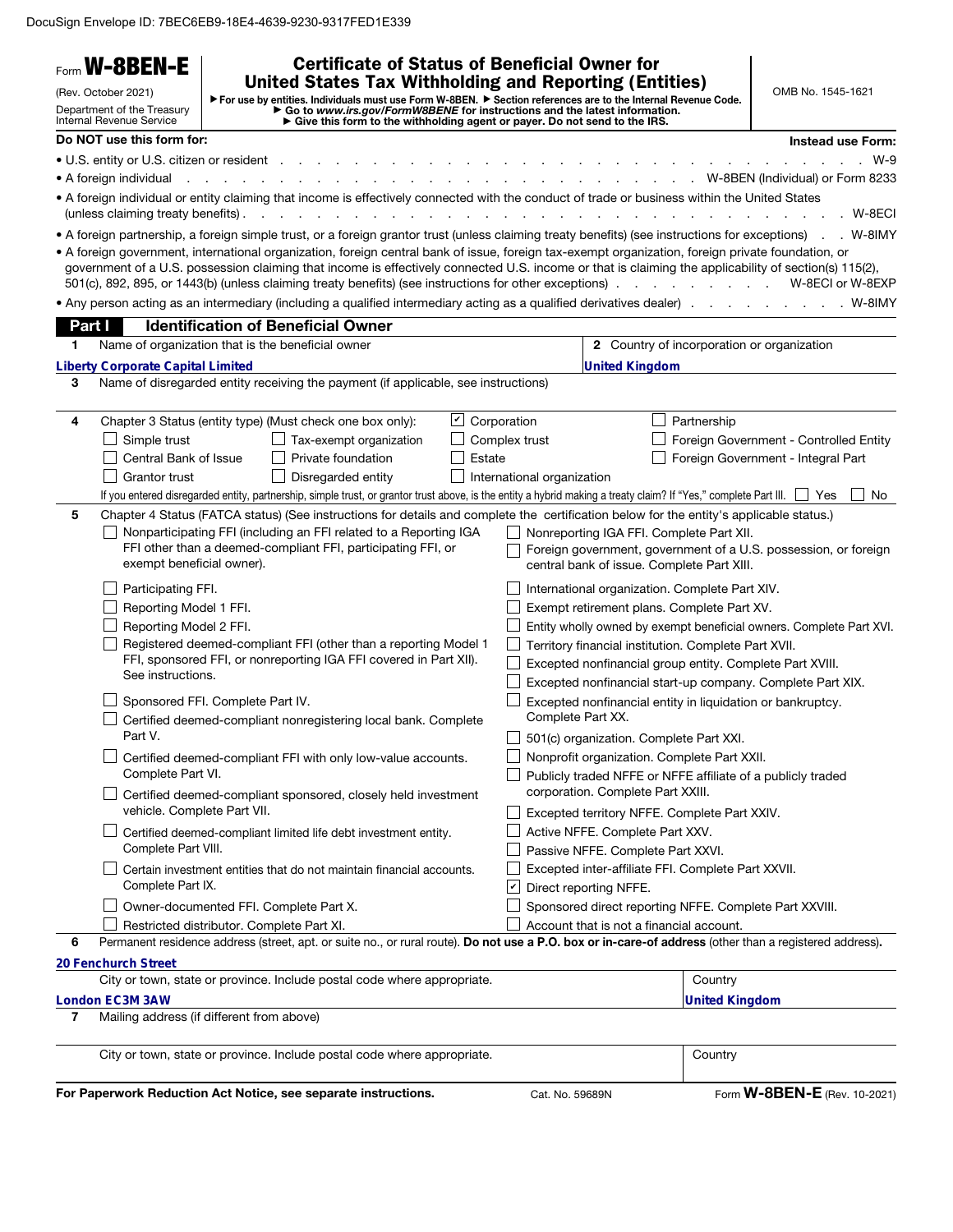| Part I         | Identification of Beneficial Owner (continued)                                                                                                                                                                                                                                                                                                                                                                                           |  |  |  |  |  |  |
|----------------|------------------------------------------------------------------------------------------------------------------------------------------------------------------------------------------------------------------------------------------------------------------------------------------------------------------------------------------------------------------------------------------------------------------------------------------|--|--|--|--|--|--|
| 8              | U.S. taxpayer identification number (TIN), if required                                                                                                                                                                                                                                                                                                                                                                                   |  |  |  |  |  |  |
|                | 98-0166390                                                                                                                                                                                                                                                                                                                                                                                                                               |  |  |  |  |  |  |
| 9а             | <b>GIIN</b><br><b>b</b> Foreign TIN<br>c Check if FTIN not legally required.<br>▶□                                                                                                                                                                                                                                                                                                                                                       |  |  |  |  |  |  |
|                | 268 41991 36616<br>PCIA1C.99999.SL.826                                                                                                                                                                                                                                                                                                                                                                                                   |  |  |  |  |  |  |
| 10             | Reference number(s) (see instructions)                                                                                                                                                                                                                                                                                                                                                                                                   |  |  |  |  |  |  |
|                | Note: Please complete remainder of the form including signing the form in Part XXX.                                                                                                                                                                                                                                                                                                                                                      |  |  |  |  |  |  |
|                | Disregarded Entity or Branch Receiving Payment. (Complete only if a disregarded entity with a GIIN or a<br>Part II                                                                                                                                                                                                                                                                                                                       |  |  |  |  |  |  |
|                | branch of an FFI in a country other than the FFI's country of residence. See instructions.)                                                                                                                                                                                                                                                                                                                                              |  |  |  |  |  |  |
| 11             | Chapter 4 Status (FATCA status) of disregarded entity or branch receiving payment                                                                                                                                                                                                                                                                                                                                                        |  |  |  |  |  |  |
|                | $\Box$ Branch treated as nonparticipating FFI.<br>U.S. Branch.<br>Reporting Model 1 FFI.                                                                                                                                                                                                                                                                                                                                                 |  |  |  |  |  |  |
|                | Reporting Model 2 FFI.<br>Participating FFI.                                                                                                                                                                                                                                                                                                                                                                                             |  |  |  |  |  |  |
| 12             | Address of disregarded entity or branch (street, apt. or suite no., or rural route). Do not use a P.O. box or in-care-of address (other than a<br>registered address).                                                                                                                                                                                                                                                                   |  |  |  |  |  |  |
|                | City or town, state or province. Include postal code where appropriate.                                                                                                                                                                                                                                                                                                                                                                  |  |  |  |  |  |  |
|                | Country                                                                                                                                                                                                                                                                                                                                                                                                                                  |  |  |  |  |  |  |
|                |                                                                                                                                                                                                                                                                                                                                                                                                                                          |  |  |  |  |  |  |
| 13             | GIIN (if any)                                                                                                                                                                                                                                                                                                                                                                                                                            |  |  |  |  |  |  |
| Part III       | Claim of Tax Treaty Benefits (if applicable). (For chapter 3 purposes only.)                                                                                                                                                                                                                                                                                                                                                             |  |  |  |  |  |  |
| 14             | I certify that (check all that apply):                                                                                                                                                                                                                                                                                                                                                                                                   |  |  |  |  |  |  |
| a              | $\triangleright$ The beneficial owner is a resident of United Kingdom<br>within the meaning of the income tax                                                                                                                                                                                                                                                                                                                            |  |  |  |  |  |  |
|                | treaty between the United States and that country.                                                                                                                                                                                                                                                                                                                                                                                       |  |  |  |  |  |  |
| b              | The beneficial owner derives the item (or items) of income for which the treaty benefits are claimed, and, if applicable, meets the<br>requirements of the treaty provision dealing with limitation on benefits. The following are types of limitation on benefits provisions that may<br>be included in an applicable tax treaty (check only one; see instructions):                                                                    |  |  |  |  |  |  |
|                | Government<br>Company that meets the ownership and base erosion test                                                                                                                                                                                                                                                                                                                                                                     |  |  |  |  |  |  |
|                | Tax-exempt pension trust or pension fund<br>Company that meets the derivative benefits test                                                                                                                                                                                                                                                                                                                                              |  |  |  |  |  |  |
|                | Other tax-exempt organization<br>$\vee$ Company with an item of income that meets active trade or business test                                                                                                                                                                                                                                                                                                                          |  |  |  |  |  |  |
|                | Publicly traded corporation<br>Favorable discretionary determination by the U.S. competent authority received                                                                                                                                                                                                                                                                                                                            |  |  |  |  |  |  |
|                | Subsidiary of a publicly traded corporation<br>No LOB article in treaty                                                                                                                                                                                                                                                                                                                                                                  |  |  |  |  |  |  |
|                | Other (specify Article and paragraph):                                                                                                                                                                                                                                                                                                                                                                                                   |  |  |  |  |  |  |
| c              | □ The beneficial owner is claiming treaty benefits for U.S. source dividends received from a foreign corporation or interest from a U.S. trade<br>or business of a foreign corporation and meets qualified resident status (see instructions).                                                                                                                                                                                           |  |  |  |  |  |  |
| 15             | <b>Special rates and conditions</b> (if applicable – see instructions):                                                                                                                                                                                                                                                                                                                                                                  |  |  |  |  |  |  |
|                | The beneficial owner is claiming the provisions of Article and paragraph                                                                                                                                                                                                                                                                                                                                                                 |  |  |  |  |  |  |
|                | of the treaty identified on line 14a above to claim a<br>% rate of withholding on (specify type of income): _____________________________                                                                                                                                                                                                                                                                                                |  |  |  |  |  |  |
|                | Explain the additional conditions in the Article the beneficial owner meets to be eligible for the rate of withholding:                                                                                                                                                                                                                                                                                                                  |  |  |  |  |  |  |
|                |                                                                                                                                                                                                                                                                                                                                                                                                                                          |  |  |  |  |  |  |
| <b>Part IV</b> | <b>Sponsored FFI</b>                                                                                                                                                                                                                                                                                                                                                                                                                     |  |  |  |  |  |  |
| 16             | Name of sponsoring entity:                                                                                                                                                                                                                                                                                                                                                                                                               |  |  |  |  |  |  |
| 17             | Check whichever box applies.                                                                                                                                                                                                                                                                                                                                                                                                             |  |  |  |  |  |  |
|                | $\Box$ I certify that the entity identified in Part I:                                                                                                                                                                                                                                                                                                                                                                                   |  |  |  |  |  |  |
|                | • Is an investment entity;                                                                                                                                                                                                                                                                                                                                                                                                               |  |  |  |  |  |  |
|                | • Is not a QI, WP (except to the extent permitted in the withholding foreign partnership agreement), or WT; and                                                                                                                                                                                                                                                                                                                          |  |  |  |  |  |  |
|                | • Has agreed with the entity identified above (that is not a nonparticipating FFI) to act as the sponsoring entity for this entity.                                                                                                                                                                                                                                                                                                      |  |  |  |  |  |  |
|                | $\Box$ I certify that the entity identified in Part I:                                                                                                                                                                                                                                                                                                                                                                                   |  |  |  |  |  |  |
|                | • Is a controlled foreign corporation as defined in section 957(a);                                                                                                                                                                                                                                                                                                                                                                      |  |  |  |  |  |  |
|                | • Is not a QI, WP, or WT;                                                                                                                                                                                                                                                                                                                                                                                                                |  |  |  |  |  |  |
|                | • Is wholly owned, directly or indirectly, by the U.S. financial institution identified above that agrees to act as the sponsoring entity for this entity; and                                                                                                                                                                                                                                                                           |  |  |  |  |  |  |
|                | • Shares a common electronic account system with the sponsoring entity (identified above) that enables the sponsoring entity to identify all<br>account holders and payees of the entity and to access all account and customer information maintained by the entity including, but not limited<br>to, customer identification information, customer documentation, account balance, and all payments made to account holders or payees. |  |  |  |  |  |  |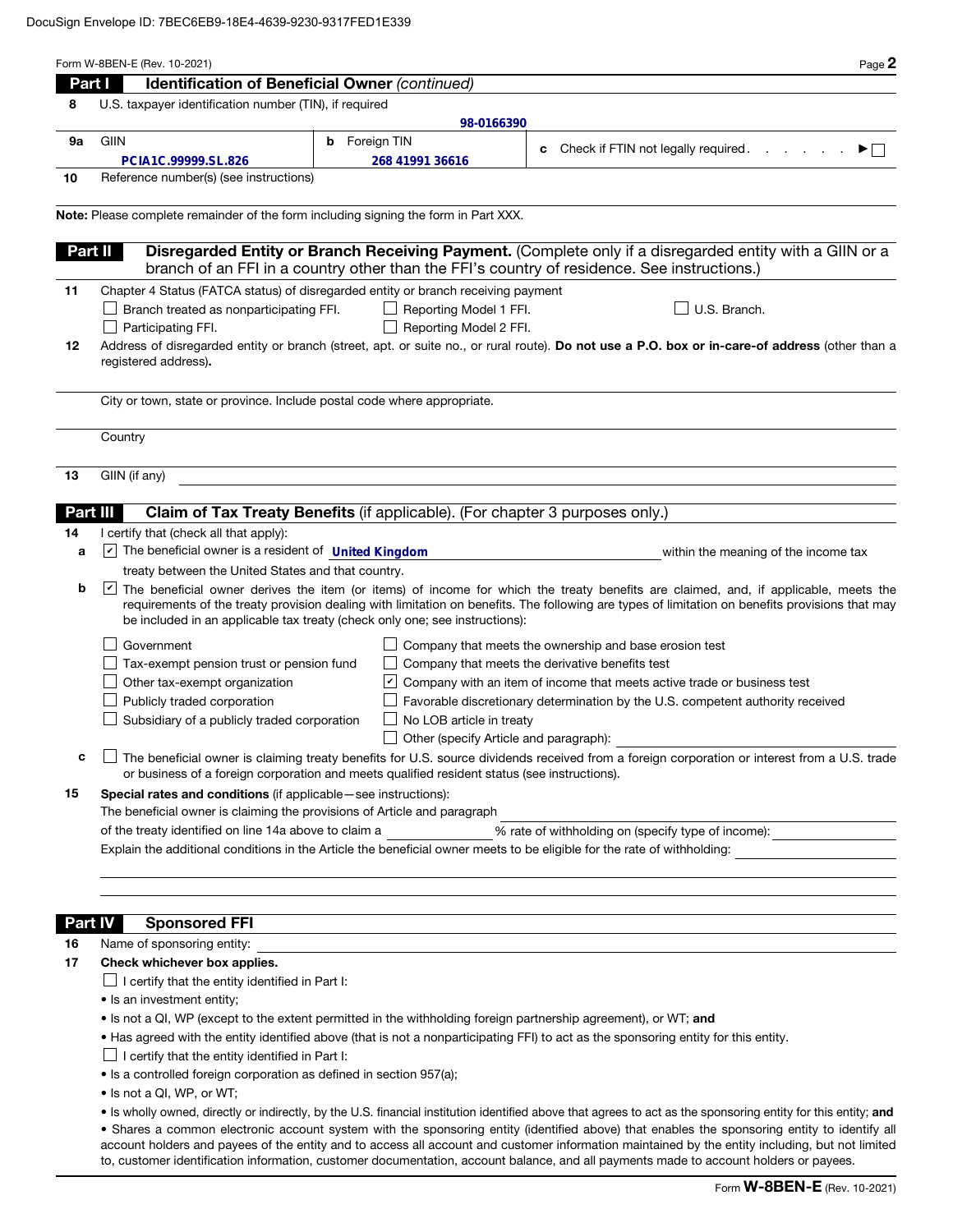## Part V Certified Deemed-Compliant Nonregistering Local Bank

 $18$  I certify that the FFI identified in Part I:

• Operates and is licensed solely as a bank or credit union (or similar cooperative credit organization operated without profit) in its country of incorporation or organization;

• Engages primarily in the business of receiving deposits from and making loans to, with respect to a bank, retail customers unrelated to such bank and, with respect to a credit union or similar cooperative credit organization, members, provided that no member has a greater than 5% interest in such credit union or cooperative credit organization;

• Does not solicit account holders outside its country of organization;

• Has no fixed place of business outside such country (for this purpose, a fixed place of business does not include a location that is not advertised to the public and from which the FFI performs solely administrative support functions);

• Has no more than \$175 million in assets on its balance sheet and, if it is a member of an expanded affiliated group, the group has no more than \$500 million in total assets on its consolidated or combined balance sheets; and

• Does not have any member of its expanded affiliated group that is a foreign financial institution, other than a foreign financial institution that is incorporated or organized in the same country as the FFI identified in Part I and that meets the requirements set forth in this part.

#### Part VI Certified Deemed-Compliant FFI with Only Low-Value Accounts

 $19$  I certify that the FFI identified in Part I:

• Is not engaged primarily in the business of investing, reinvesting, or trading in securities, partnership interests, commodities, notional principal contracts, insurance or annuity contracts, or any interest (including a futures or forward contract or option) in such security, partnership interest, commodity, notional principal contract, insurance contract or annuity contract;

• No financial account maintained by the FFI or any member of its expanded affiliated group, if any, has a balance or value in excess of \$50,000 (as determined after applying applicable account aggregation rules); and

• Neither the FFI nor the entire expanded affiliated group, if any, of the FFI, have more than \$50 million in assets on its consolidated or combined balance sheet as of the end of its most recent accounting year.

## Part VII Certified Deemed-Compliant Sponsored, Closely Held Investment Vehicle

20 Name of sponsoring entity:

- **21**  $\Box$  I certify that the entity identified in Part I:
	- Is an FFI solely because it is an investment entity described in Regulations section 1.1471-5(e)(4);
	- Is not a QI, WP, or WT;

• Will have all of its due diligence, withholding, and reporting responsibilities (determined as if the FFI were a participating FFI) fulfilled by the sponsoring entity identified on line 20; and

• 20 or fewer individuals own all of the debt and equity interests in the entity (disregarding debt interests owned by U.S. financial institutions, participating FFIs, registered deemed-compliant FFIs, and certified deemed-compliant FFIs and equity interests owned by an entity if that entity owns 100% of the equity interests in the FFI and is itself a sponsored FFI).

### Part VIII Certified Deemed-Compliant Limited Life Debt Investment Entity

**22**  $\Box$  I certify that the entity identified in Part I:

• Was in existence as of January 17, 2013;

• Issued all classes of its debt or equity interests to investors on or before January 17, 2013, pursuant to a trust indenture or similar agreement; and • Is certified deemed-compliant because it satisfies the requirements to be treated as a limited life debt investment entity (such as the restrictions with respect to its assets and other requirements under Regulations section 1.1471-5(f)(2)(iv)).

### **Part IX** Certain Investment Entities that Do Not Maintain Financial Accounts

23  $\Box$  I certify that the entity identified in Part I:

• Is a financial institution solely because it is an investment entity described in Regulations section 1.1471-5(e)(4)(i)(A), and

### • Does not maintain financial accounts. Part X Owner-Documented FFI

Note: This status only applies if the U.S. financial institution, participating FFI, or reporting Model 1 FFI to which this form is given has agreed that it will treat the FFI as an owner-documented FFI (see instructions for eligibility requirements). In addition, the FFI must make the certifications below.

24a  $\Box$  (All owner-documented FFIs check here) I certify that the FFI identified in Part I:

- Does not act as an intermediary;
- Does not accept deposits in the ordinary course of a banking or similar business;
- Does not hold, as a substantial portion of its business, financial assets for the account of others;

• Is not an insurance company (or the holding company of an insurance company) that issues or is obligated to make payments with respect to a financial account;

• Is not owned by or in an expanded affiliated group with an entity that accepts deposits in the ordinary course of a banking or similar business, holds, as a substantial portion of its business, financial assets for the account of others, or is an insurance company (or the holding company of an insurance company) that issues or is obligated to make payments with respect to a financial account;

• Does not maintain a financial account for any nonparticipating FFI; and

• Does not have any specified U.S. persons that own an equity interest or debt interest (other than a debt interest that is not a financial account or that has a balance or value not exceeding \$50,000) in the FFI other than those identified on the FFI owner reporting statement.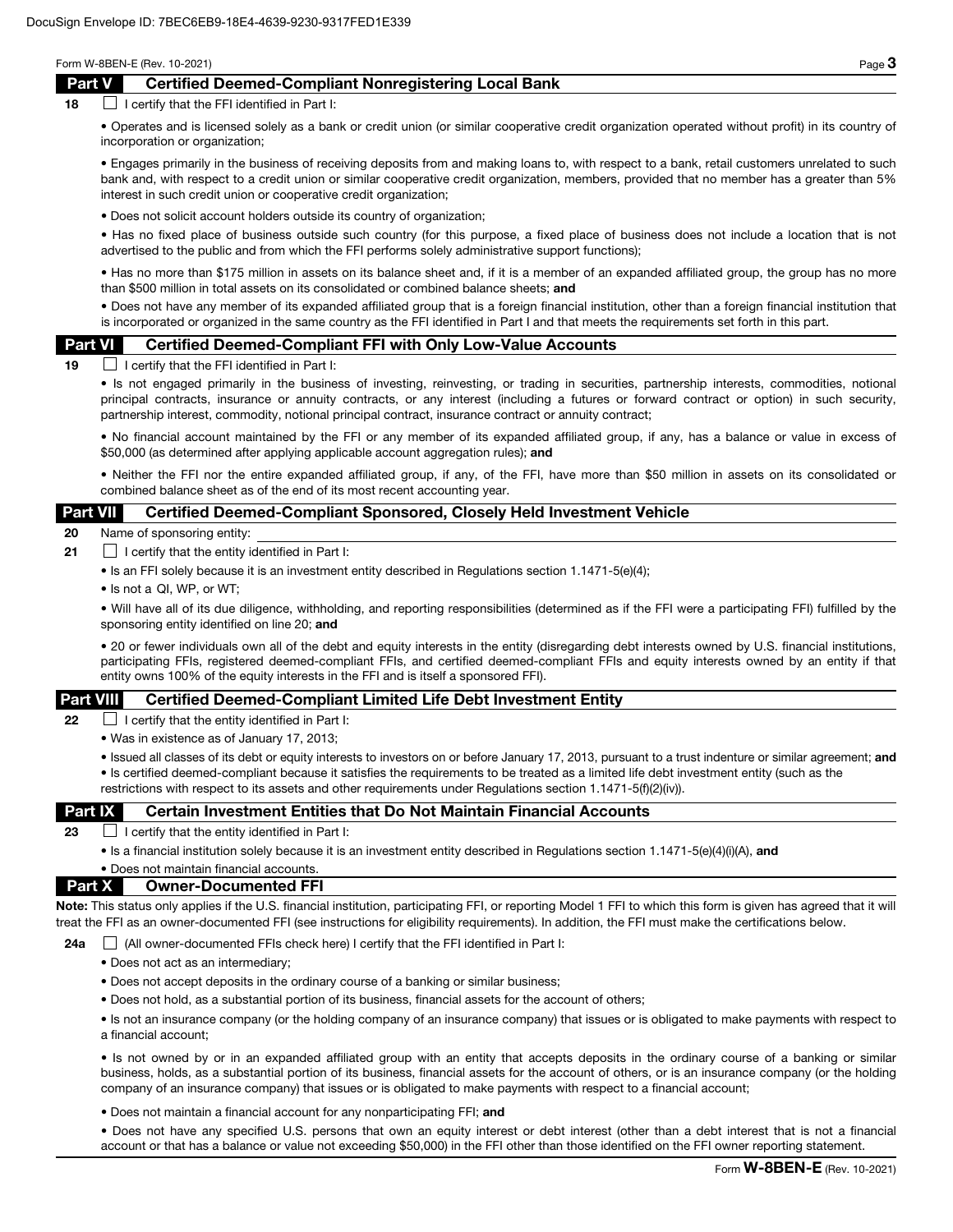## Part X Owner-Documented FFI *(continued)*

#### Check box 24b or 24c, whichever applies.

- $\mathbf{b}$  | I certify that the FFI identified in Part I:
	- Has provided, or will provide, an FFI owner reporting statement that contains:
		- (i) The name, address, TIN (if any), chapter 4 status, and type of documentation provided (if required) of every individual and specified U.S. person that owns a direct or indirect equity interest in the owner-documented FFI (looking through all entities other than specified U.S. persons);
		- (ii) The name, address, TIN (if any), and chapter 4 status of every individual and specified U.S. person that owns a debt interest in the owner-documented FFI (including any indirect debt interest, which includes debt interests in any entity that directly or indirectly owns the payee or any direct or indirect equity interest in a debt holder of the payee) that constitutes a financial account in excess of \$50,000 (disregarding all such debt interests owned by participating FFIs, registered deemed-compliant FFIs, certified deemedcompliant FFIs, excepted NFFEs, exempt beneficial owners, or U.S. persons other than specified U.S. persons); and
		- (iii) Any additional information the withholding agent requests in order to fulfill its obligations with respect to the entity.

• Has provided, or will provide, valid documentation meeting the requirements of Regulations section 1.1471-3(d)(6)(iii) for each person identified in the FFI owner reporting statement.

c **I** certify that the FFI identified in Part I has provided, or will provide, an auditor's letter, signed within 4 years of the date of payment, from an independent accounting firm or legal representative with a location in the United States stating that the firm or representative has reviewed the FFI's documentation with respect to all of its owners and debt holders identified in Regulations section 1.1471-3(d)(6)(iv)(A)(2), and that the FFI meets all the requirements to be an owner-documented FFI. The FFI identified in Part I has also provided, or will provide, an FFI owner reporting statement of its owners that are specified U.S. persons and Form(s) W-9, with applicable waivers.

Check box 24d if applicable (optional, see instructions).

d  $\Box$  I certify that the entity identified on line 1 is a trust that does not have any contingent beneficiaries or designated classes with unidentified beneficiaries.

## Part XI Restricted Distributor

**25a**  $\Box$  (All restricted distributors check here) I certify that the entity identified in Part I:

- Operates as a distributor with respect to debt or equity interests of the restricted fund with respect to which this form is furnished;
- Provides investment services to at least 30 customers unrelated to each other and less than half of its customers are related to each other;

• Is required to perform AML due diligence procedures under the anti-money laundering laws of its country of organization (which is an FATFcompliant jurisdiction);

• Operates solely in its country of incorporation or organization, has no fixed place of business outside of that country, and has the same country of incorporation or organization as all members of its affiliated group, if any;

• Does not solicit customers outside its country of incorporation or organization;

• Has no more than \$175 million in total assets under management and no more than \$7 million in gross revenue on its income statement for the most recent accounting year;

• Is not a member of an expanded affiliated group that has more than \$500 million in total assets under management or more than \$20 million in gross revenue for its most recent accounting year on a combined or consolidated income statement; and

• Does not distribute any debt or securities of the restricted fund to specified U.S. persons, passive NFFEs with one or more substantial U.S. owners, or nonparticipating FFIs.

### Check box 25b or 25c, whichever applies.

I further certify that with respect to all sales of debt or equity interests in the restricted fund with respect to which this form is furnished that are made after December 31, 2011, the entity identified in Part I:

- **b**  $\Box$  Has been bound by a distribution agreement that contained a general prohibition on the sale of debt or securities to U.S. entities and U.S. resident individuals and is currently bound by a distribution agreement that contains a prohibition of the sale of debt or securities to any specified U.S. person, passive NFFE with one or more substantial U.S. owners, or nonparticipating FFI.
- c  $\Box$  Is currently bound by a distribution agreement that contains a prohibition on the sale of debt or securities to any specified U.S. person, passive NFFE with one or more substantial U.S. owners, or nonparticipating FFI and, for all sales made prior to the time that such a restriction was included in its distribution agreement, has reviewed all accounts related to such sales in accordance with the procedures identified in Regulations section 1.1471-4(c) applicable to preexisting accounts and has redeemed or retired any, or caused the restricted fund to transfer the securities to a distributor that is a participating FFI or reporting Model 1 FFI securities which were sold to specified U.S. persons, passive NFFEs with one or more substantial U.S. owners, or nonparticipating FFIs.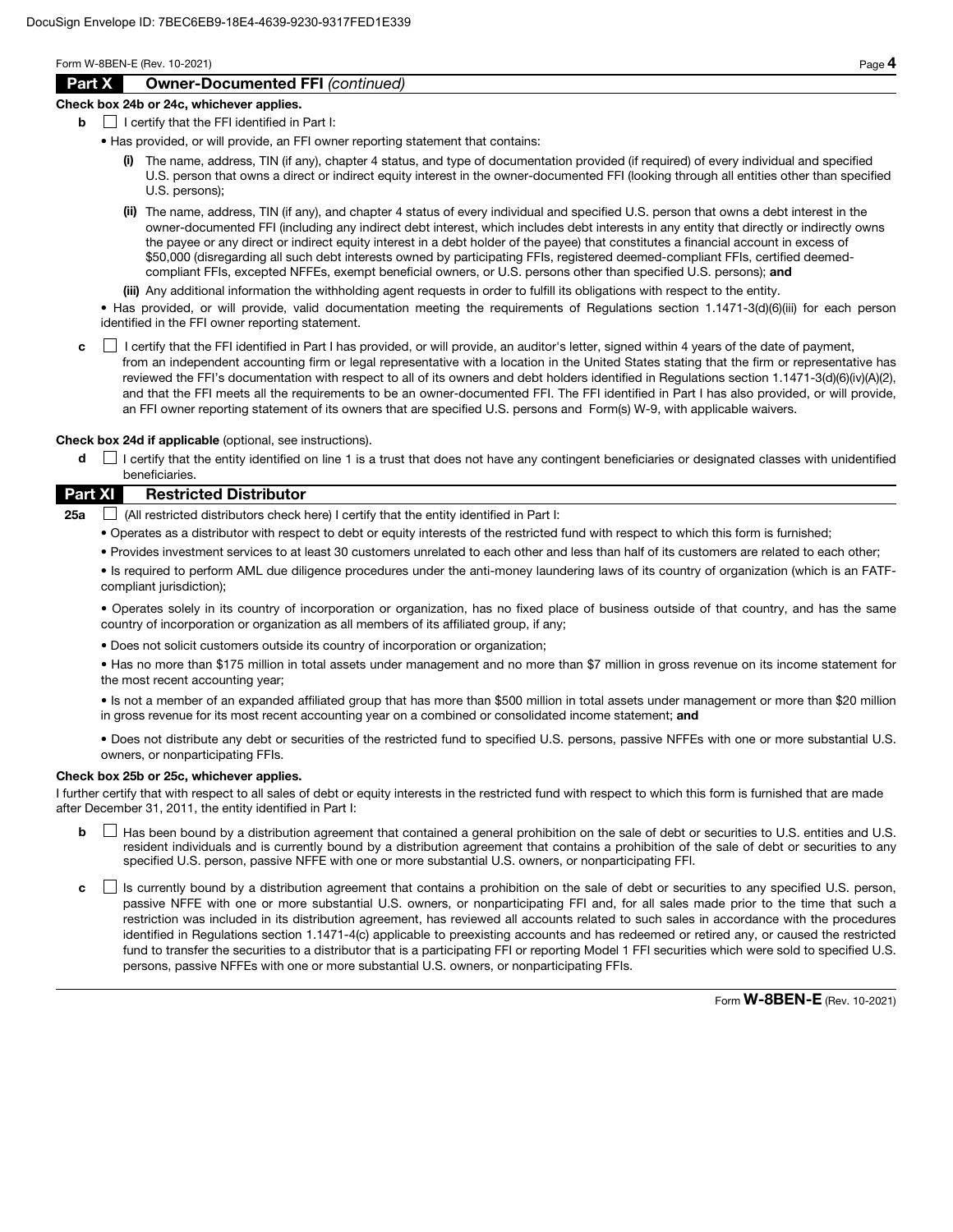| × |
|---|
| ۹ |

The applicable IGA is a  $\Box$  Model 1 IGA or a  $\Box$  Model 2 IGA; and

**26**  $\Box$  I certify that the entity identified in Part I:

• Meets the requirements to be considered a nonreporting financial institution pursuant to an applicable IGA between the United States and

is treated as a under the provisions of the applicable IGA or Treasury regulations

(if applicable, see instructions);

• If you are a trustee documented trust or a sponsored entity, provide the name of the trustee or sponsor .

The trustee is:  $\Box$  U.S.  $\Box$  Foreign

## Part XIII Foreign Government, Government of a U.S. Possession, or Foreign Central Bank of Issue

27  $\Box$  I certify that the entity identified in Part I is the beneficial owner of the payment, and is not engaged in commercial financial activities of a type engaged in by an insurance company, custodial institution, or depository institution with respect to the payments, accounts, or obligations for which this form is submitted (except as permitted in Regulations section 1.1471-6(h)(2)).

## Part XIV International Organization

#### Check box 28a or 28b, whichever applies.

28a  $\Box$  I certify that the entity identified in Part I is an international organization described in section 7701(a)(18).

- $\mathbf{b}$   $\Box$  I certify that the entity identified in Part I:
	- Is comprised primarily of foreign governments;

• Is recognized as an intergovernmental or supranational organization under a foreign law similar to the International Organizations Immunities Act or that has in effect a headquarters agreement with a foreign government;

• The benefit of the entity's income does not inure to any private person; and

• Is the beneficial owner of the payment and is not engaged in commercial financial activities of a type engaged in by an insurance company, custodial institution, or depository institution with respect to the payments, accounts, or obligations for which this form is submitted (except as permitted in Regulations section 1.1471-6(h)(2)).

## Part XV Exempt Retirement Plans

## Check box 29a, b, c, d, e, or f, whichever applies.

**29a**  $\Box$  I certify that the entity identified in Part I:

- Is established in a country with which the United States has an income tax treaty in force (see Part III if claiming treaty benefits);
- Is operated principally to administer or provide pension or retirement benefits; and

• Is entitled to treaty benefits on income that the fund derives from U.S. sources (or would be entitled to benefits if it derived any such income) as a resident of the other country which satisfies any applicable limitation on benefits requirement.

 $\mathbf{b}$   $\Box$  I certify that the entity identified in Part I:

• Is organized for the provision of retirement, disability, or death benefits (or any combination thereof) to beneficiaries that are former employees of one or more employers in consideration for services rendered;

• No single beneficiary has a right to more than 5% of the FFI's assets;

• Is subject to government regulation and provides annual information reporting about its beneficiaries to the relevant tax authorities in the country in which the fund is established or operated; and

- (i) Is generally exempt from tax on investment income under the laws of the country in which it is established or operates due to its status as a retirement or pension plan;
- (ii) Receives at least 50% of its total contributions from sponsoring employers (disregarding transfers of assets from other plans described in this part, retirement and pension accounts described in an applicable Model 1 or Model 2 IGA, other retirement funds described in an applicable Model 1 or Model 2 IGA, or accounts described in Regulations section 1.1471-5(b)(2)(i)(A));
- (iii) Either does not permit or penalizes distributions or withdrawals made before the occurrence of specified events related to retirement, disability, or death (except rollover distributions to accounts described in Regulations section 1.1471-5(b)(2)(i)(A) (referring to retirement and pension accounts), to retirement and pension accounts described in an applicable Model 1 or Model 2 IGA, or to other retirement funds described in this part or in an applicable Model 1 or Model 2 IGA); or

(iv) Limits contributions by employees to the fund by reference to earned income of the employee or may not exceed \$50,000 annually.

 $\mathbf{c}$   $\Box$  I certify that the entity identified in Part I:

• Is organized for the provision of retirement, disability, or death benefits (or any combination thereof) to beneficiaries that are former employees of one or more employers in consideration for services rendered;

- Has fewer than 50 participants;
- Is sponsored by one or more employers each of which is not an investment entity or passive NFFE;

• Employee and employer contributions to the fund (disregarding transfers of assets from other plans described in this part, retirement and pension accounts described in an applicable Model 1 or Model 2 IGA, or accounts described in Regulations section 1.1471-5(b)(2)(i)(A)) are limited by reference to earned income and compensation of the employee, respectively;

• Participants that are not residents of the country in which the fund is established or operated are not entitled to more than 20% of the fund's assets; and

• Is subject to government regulation and provides annual information reporting about its beneficiaries to the relevant tax authorities in the country in which the fund is established or operates.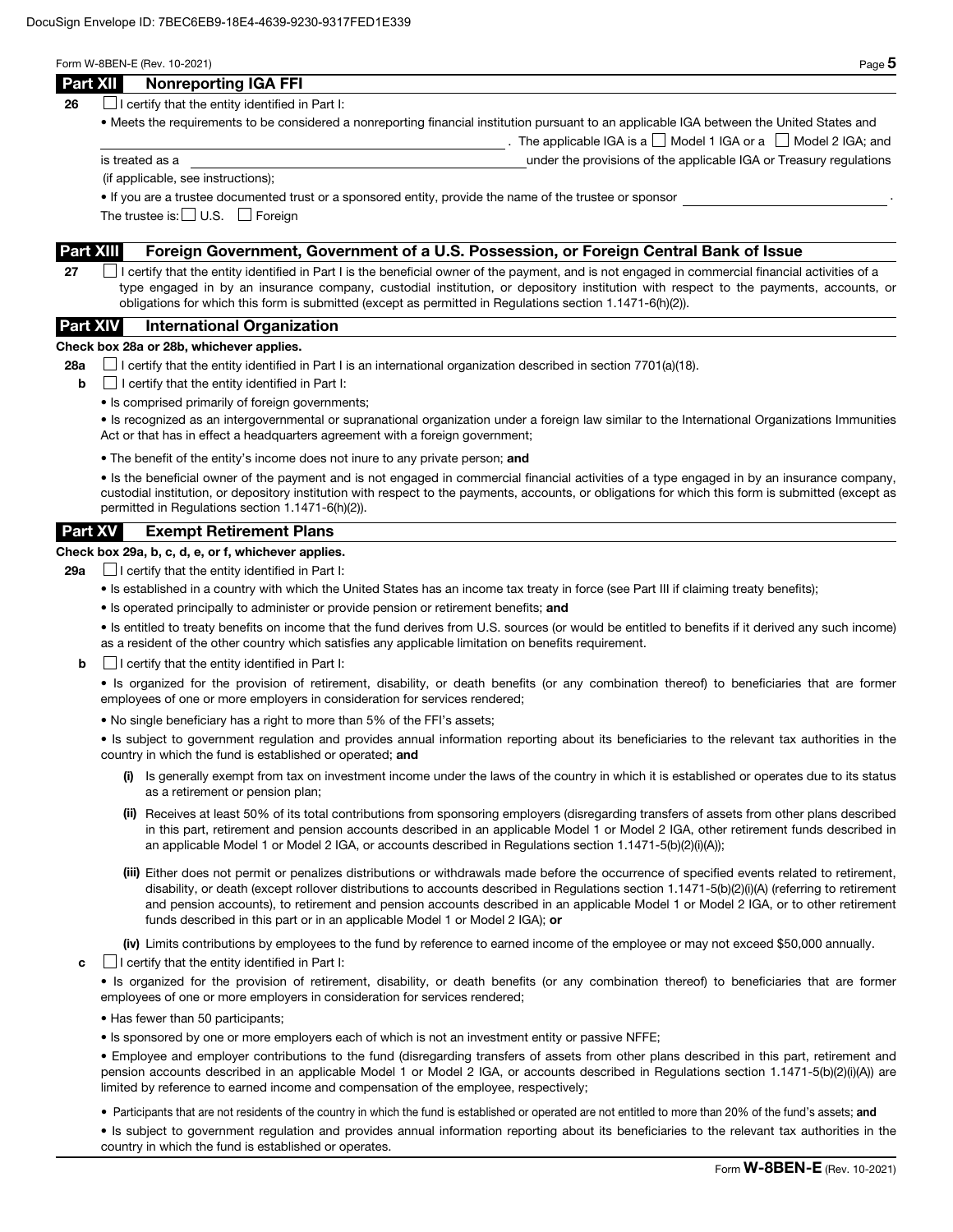#### Part XV Exempt Retirement Plans *(continued)*

- d **I** certify that the entity identified in Part I is formed pursuant to a pension plan that would meet the requirements of section 401(a), other than the requirement that the plan be funded by a trust created or organized in the United States.
- e I certify that the entity identified in Part I is established exclusively to earn income for the benefit of one or more retirement funds

described in this part or in an applicable Model 1 or Model 2 IGA, or accounts described in Regulations section 1.1471-5(b)(2)(i)(A) (referring to retirement and pension accounts), or retirement and pension accounts described in an applicable Model 1 or Model 2 IGA.

 $\mathbf{f}$  I certify that the entity identified in Part I:

• Is established and sponsored by a foreign government, international organization, central bank of issue, or government of a U.S. possession (each as defined in Regulations section 1.1471-6) or an exempt beneficial owner described in an applicable Model 1 or Model 2 IGA to provide retirement, disability, or death benefits to beneficiaries or participants that are current or former employees of the sponsor (or persons designated by such employees); or

• Is established and sponsored by a foreign government, international organization, central bank of issue, or government of a U.S. possession (each as defined in Regulations section 1.1471-6) or an exempt beneficial owner described in an applicable Model 1 or Model 2 IGA to provide retirement, disability, or death benefits to beneficiaries or participants that are not current or former employees of such sponsor, but are in consideration of personal services performed for the sponsor.

## Part XVI Entity Wholly Owned by Exempt Beneficial Owners

30 I certify that the entity identified in Part I:

• Is an FFI solely because it is an investment entity;

• Each direct holder of an equity interest in the investment entity is an exempt beneficial owner described in Regulations section 1.1471-6 or in an applicable Model 1 or Model 2 IGA;

• Each direct holder of a debt interest in the investment entity is either a depository institution (with respect to a loan made to such entity) or an exempt beneficial owner described in Regulations section 1.1471-6 or an applicable Model 1 or Model 2 IGA.

• Has provided an owner reporting statement that contains the name, address, TIN (if any), chapter 4 status, and a description of the type of documentation provided to the withholding agent for every person that owns a debt interest constituting a financial account or direct equity interest in the entity; and

• Has provided documentation establishing that every owner of the entity is an entity described in Regulations section 1.1471-6(b), (c), (d), (e), (f) and/or (g) without regard to whether such owners are beneficial owners.

### Part XVII Territory Financial Institution

31 I certify that the entity identified in Part I is a financial institution (other than an investment entity) that is incorporated or organized under the laws of a possession of the United States

### Part XVIII Excepted Nonfinancial Group Entity

32 **I certify that the entity identified in Part I:** 

• Is a holding company, treasury center, or captive finance company and substantially all of the entity's activities are functions described in Regulations section 1.1471-5(e)(5)(i)(C) through (E);

- Is a member of a nonfinancial group described in Regulations section 1.1471-5(e)(5)(i)(B);
- Is not a depository or custodial institution (other than for members of the entity's expanded affiliated group); and

• Does not function (or hold itself out) as an investment fund, such as a private equity fund, venture capital fund, leveraged buyout fund, or any investment vehicle with an investment strategy to acquire or fund companies and then hold interests in those companies as capital assets for investment purposes.

### Part XIX Excepted Nonfinancial Start-Up Company

33  $\Box$  I certify that the entity identified in Part I:

• Was formed on (or, in the case of a new line of business, the date of board resolution approving the new line of business)

(date must be less than 24 months prior to date of payment);

• Is not yet operating a business and has no prior operating history or is investing capital in assets with the intent to operate a new line of business other than that of a financial institution or passive NFFE;

• Is investing capital into assets with the intent to operate a business other than that of a financial institution; and

• Does not function (or hold itself out) as an investment fund, such as a private equity fund, venture capital fund, leveraged buyout fund, or any investment vehicle whose purpose is to acquire or fund companies and then hold interests in those companies as capital assets for investment purposes.

## Part XX Excepted Nonfinancial Entity in Liquidation or Bankruptcy

 $34$   $\Box$  I certify that the entity identified in Part I:

- Filed a plan of liquidation, filed a plan of reorganization, or filed for bankruptcy on ;
- During the past 5 years has not been engaged in business as a financial institution or acted as a passive NFFE;

• Is either liquidating or emerging from a reorganization or bankruptcy with the intent to continue or recommence operations as a nonfinancial entity; and

• Has, or will provide, documentary evidence such as a bankruptcy filing or other public documentation that supports its claim if it remains in bankruptcy or liquidation for more than 3 years.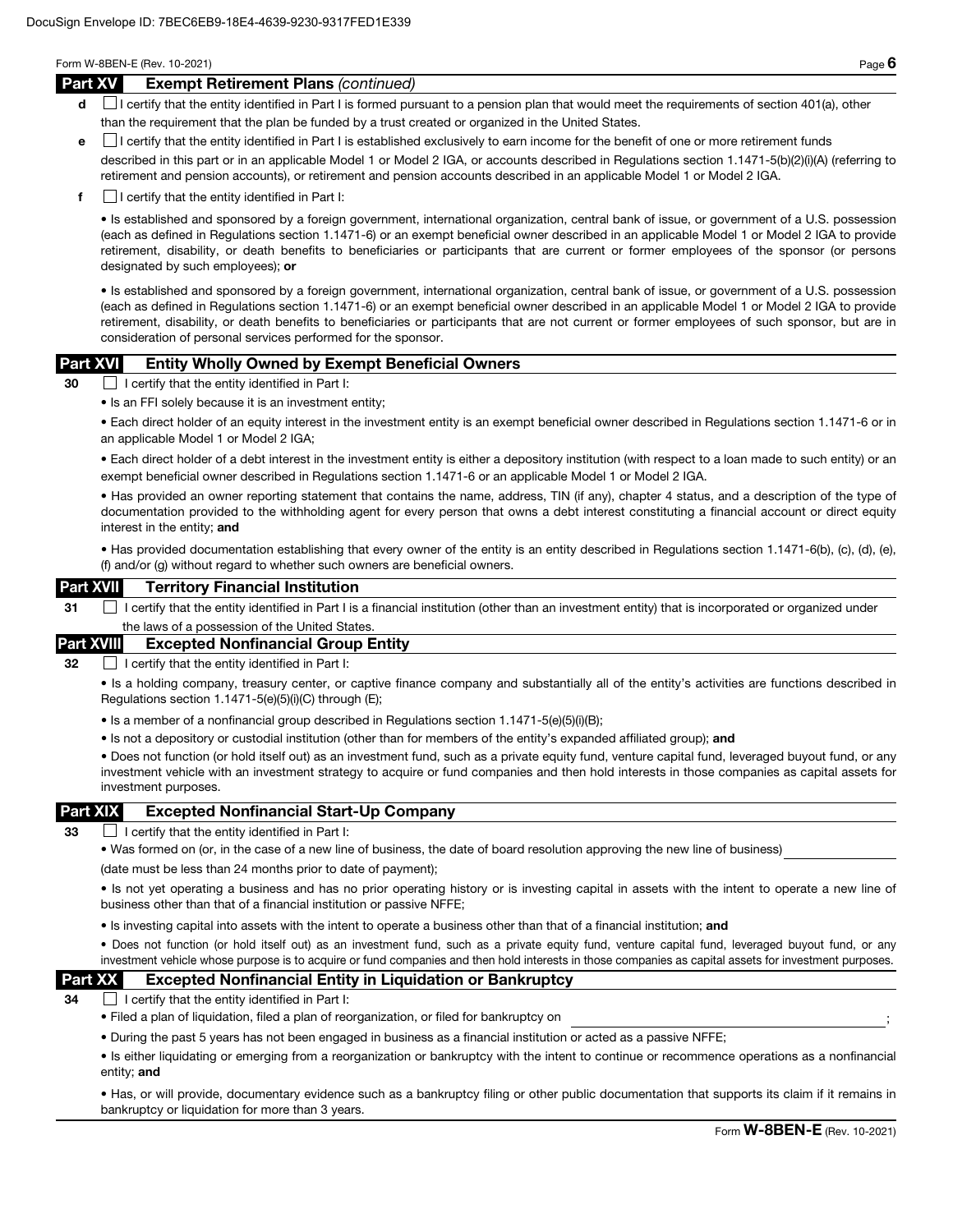### Part XXI 501(c) Organization

35  $\Box$  I certify that the entity identified in Part I is a 501(c) organization that:

• Has been issued a determination letter from the IRS that is currently in effect concluding that the payee is a section 501(c) organization that is dated ; or

• Has provided a copy of an opinion from U.S. counsel certifying that the payee is a section 501(c) organization (without regard to whether the payee is a foreign private foundation).

## Part XXII Nonprofit Organization

 $36$  I certify that the entity identified in Part I is a nonprofit organization that meets the following requirements.

- The entity is established and maintained in its country of residence exclusively for religious, charitable, scientific, artistic, cultural or educational purposes;
- The entity is exempt from income tax in its country of residence;
- The entity has no shareholders or members who have a proprietary or beneficial interest in its income or assets;

• Neither the applicable laws of the entity's country of residence nor the entity's formation documents permit any income or assets of the entity to be distributed to, or applied for the benefit of, a private person or noncharitable entity other than pursuant to the conduct of the entity's charitable activities or as payment of reasonable compensation for services rendered or payment representing the fair market value of property which the entity has purchased; and

• The applicable laws of the entity's country of residence or the entity's formation documents require that, upon the entity's liquidation or dissolution, all of its assets be distributed to an entity that is a foreign government, an integral part of a foreign government, a controlled entity of a foreign government, or another organization that is described in this part or escheats to the government of the entity's country of residence or any political subdivision thereof.

## Part XXIII Publicly Traded NFFE or NFFE Affiliate of a Publicly Traded Corporation

#### Check box 37a or 37b, whichever applies.

- $37a$  | certify that:
	- The entity identified in Part I is a foreign corporation that is not a financial institution; and
	- The stock of such corporation is regularly traded on one or more established securities markets, including (name one securities exchange upon which the stock is regularly traded).
	- $\mathbf{b}$   $\Box$  I certify that:
		- The entity identified in Part I is a foreign corporation that is not a financial institution;

• The entity identified in Part I is a member of the same expanded affiliated group as an entity the stock of which is regularly traded on an established securities market;

- The name of the entity, the stock of which is regularly traded on an established securities market, is  $\cdot$  ; and
- The name of the securities market on which the stock is regularly traded is

# Part XXIV Excepted Territory NFFE

- 38 **I** certify that:
	- The entity identified in Part I is an entity that is organized in a possession of the United States;
	- The entity identified in Part I:
		- (i) Does not accept deposits in the ordinary course of a banking or similar business;
		- (ii) Does not hold, as a substantial portion of its business, financial assets for the account of others; or
		- (iii) Is not an insurance company (or the holding company of an insurance company) that issues or is obligated to make payments with respect to a financial account; and
	- All of the owners of the entity identified in Part I are bona fide residents of the possession in which the NFFE is organized or incorporated.

## Part XXV Active NFFE

 $39$  | I certify that:

- The entity identified in Part I is a foreign entity that is not a financial institution;
- Less than 50% of such entity's gross income for the preceding calendar year is passive income; and

• Less than 50% of the assets held by such entity are assets that produce or are held for the production of passive income (calculated as a weighted average of the percentage of passive assets measured quarterly) (see instructions for the definition of passive income).

#### Part XXVI Passive NFFE

40a  $\Box$  I certify that the entity identified in Part I is a foreign entity that is not a financial institution (other than an investment entity organized in a possession of the United States) and is not certifying its status as a publicly traded NFFE (or affiliate), excepted territory NFFE, active NFFE, direct reporting NFFE, or sponsored direct reporting NFFE.

#### Check box 40b or 40c, whichever applies.

**b**  $\Box$  I further certify that the entity identified in Part I has no substantial U.S. owners (or, if applicable, no controlling U.S. persons); or

 $c \perp$  I further certify that the entity identified in Part I has provided the name, address, and TIN of each substantial U.S. owner (or, if applicable, controlling U.S. person) of the NFFE in Part XXIX.